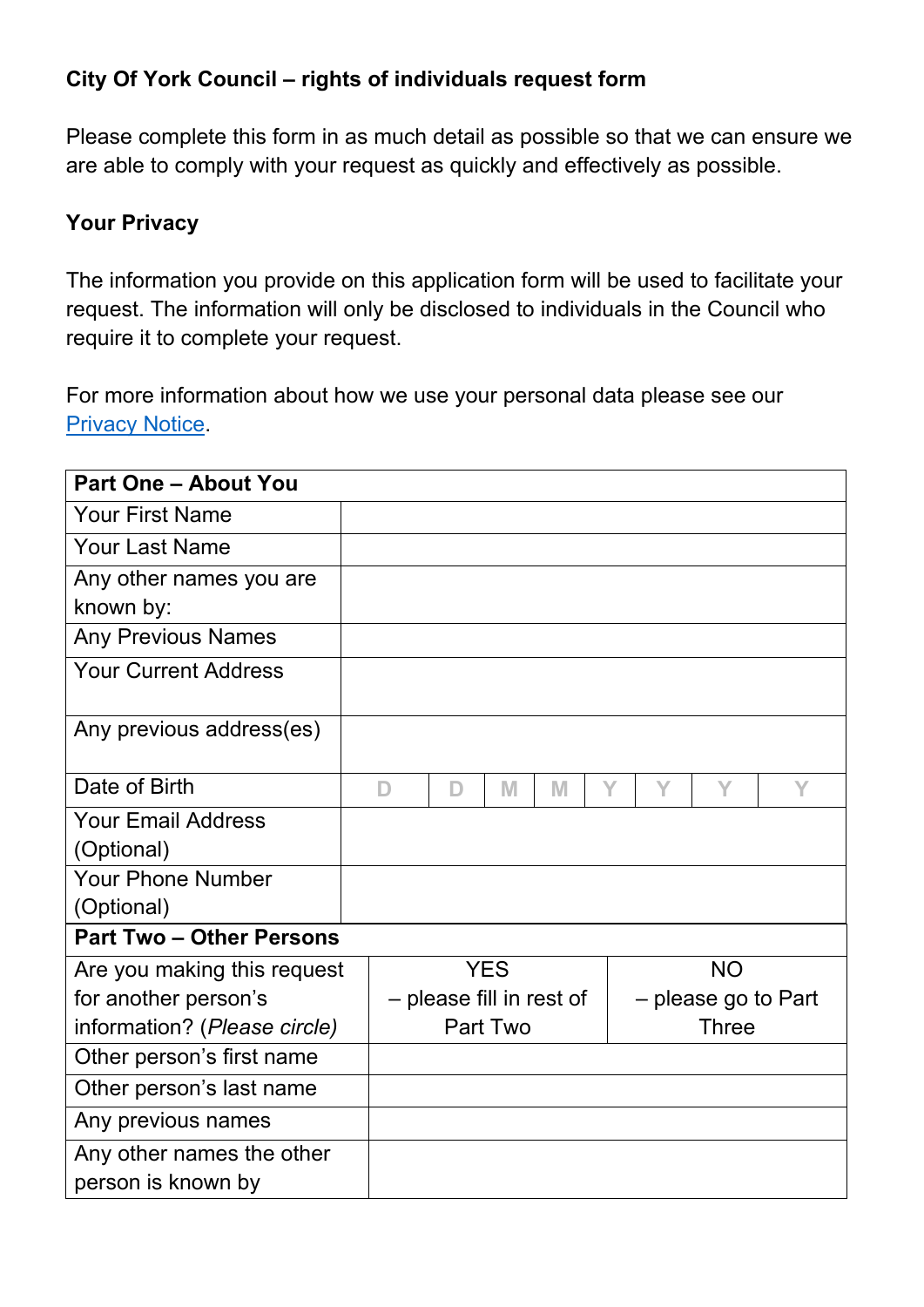| <b>Their Address</b><br>(If different from above)     |                       |  |                   |   |  |  |  |
|-------------------------------------------------------|-----------------------|--|-------------------|---|--|--|--|
| Any previous address(es)<br>(If different from above) |                       |  |                   |   |  |  |  |
| Their Date of Birth:                                  |                       |  | M                 | M |  |  |  |
| Your relationship to the other                        | Friend<br>Parent      |  | Solicitor / Agent |   |  |  |  |
| person (Please Circle)                                | Other (Please State): |  |                   |   |  |  |  |
| Does the other person know                            |                       |  |                   |   |  |  |  |
| that you are making this                              |                       |  |                   |   |  |  |  |
| request?                                              |                       |  |                   |   |  |  |  |
| <b>Your Phone Number</b>                              |                       |  |                   |   |  |  |  |
| (Optional)                                            |                       |  |                   |   |  |  |  |

| Part Three: Which Council service(s) are relevant to your request(s) (This |                                  |           |  |  |  |  |
|----------------------------------------------------------------------------|----------------------------------|-----------|--|--|--|--|
| so we can easily find your information. Please tick all that apply)        |                                  |           |  |  |  |  |
| Council tax                                                                |                                  |           |  |  |  |  |
| <b>Benefits</b>                                                            |                                  |           |  |  |  |  |
| <b>Adults social care</b>                                                  |                                  |           |  |  |  |  |
| Children's social care                                                     |                                  |           |  |  |  |  |
| Education                                                                  |                                  |           |  |  |  |  |
| Planning                                                                   |                                  |           |  |  |  |  |
| <b>Human Resources</b>                                                     |                                  |           |  |  |  |  |
| Housing / Homeless                                                         |                                  |           |  |  |  |  |
| Legal                                                                      |                                  |           |  |  |  |  |
| Other (Please state):                                                      |                                  |           |  |  |  |  |
| Name of current/previous                                                   |                                  |           |  |  |  |  |
| worker(s) or team(s) if known                                              |                                  |           |  |  |  |  |
|                                                                            |                                  |           |  |  |  |  |
| Are you a current City of York                                             | <b>YES</b>                       | <b>NO</b> |  |  |  |  |
| Council (CYC) employee                                                     |                                  |           |  |  |  |  |
| <b>Part Four: Your Application</b>                                         |                                  |           |  |  |  |  |
| <b>What Data protection Right</b>                                          | <b>Right of Access - Subject</b> |           |  |  |  |  |
| would you like to exercise?                                                | <b>Access Request (SAR)</b>      |           |  |  |  |  |
| (Please tick)                                                              | Right of Erasure/ to be          |           |  |  |  |  |
|                                                                            | forgotten                        |           |  |  |  |  |
|                                                                            | <b>Right of rectification</b>    |           |  |  |  |  |